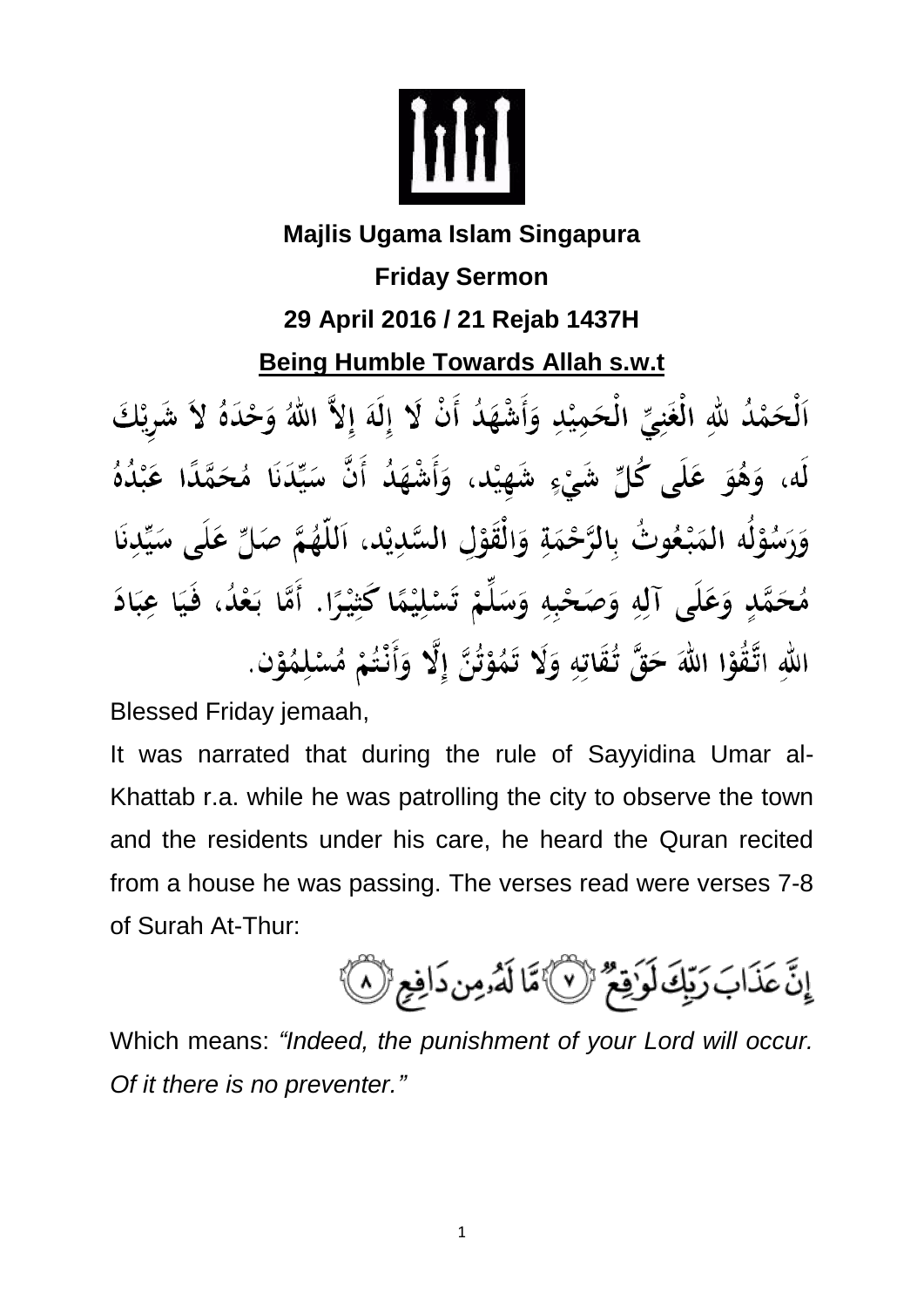Upon hearing the verses Sayyidina Umar stopped in his tracks and felt his knees weaken. He fell to the ground and cried, and had to be assisted back home.

Jemaah, what caused such a strong leader to be so sorrowful? It was the realisation of how small he was compared to the might of Allah s.w.t. When he heard the verses being recited, Sayyidina Umar r.a. felt as if they were directed at him and that he was the person who would be punished by Allah. Thus, it made him worry about the sins that he might have done, and did not look at the sins of others.

Subhanallah, jemaah! This was Sayyidina Umar ibn Al-Khattab. Was he not promised Jannah (Paradise)? Despite his standing in the sight of Rasulullah s.a.w. he wasn't proud or arrogant. And he could feel fear in his heart when he heard verses about Allah's punishment because he looked at himself first and focused on his own weaknesses. If this is the reaction of a man guaranteed Jannah, what about us? Mere servants of Allah without any guarantee of a place in Allah's Paradise. Hence, do not feel arrogant towards Allah.

## Blessed jemaah,

We've discussed quite a bit about tawadhu or humility in the earlier sermons. Besides being humble with others, the most important aspect of tawadhu that we need to embrace and

2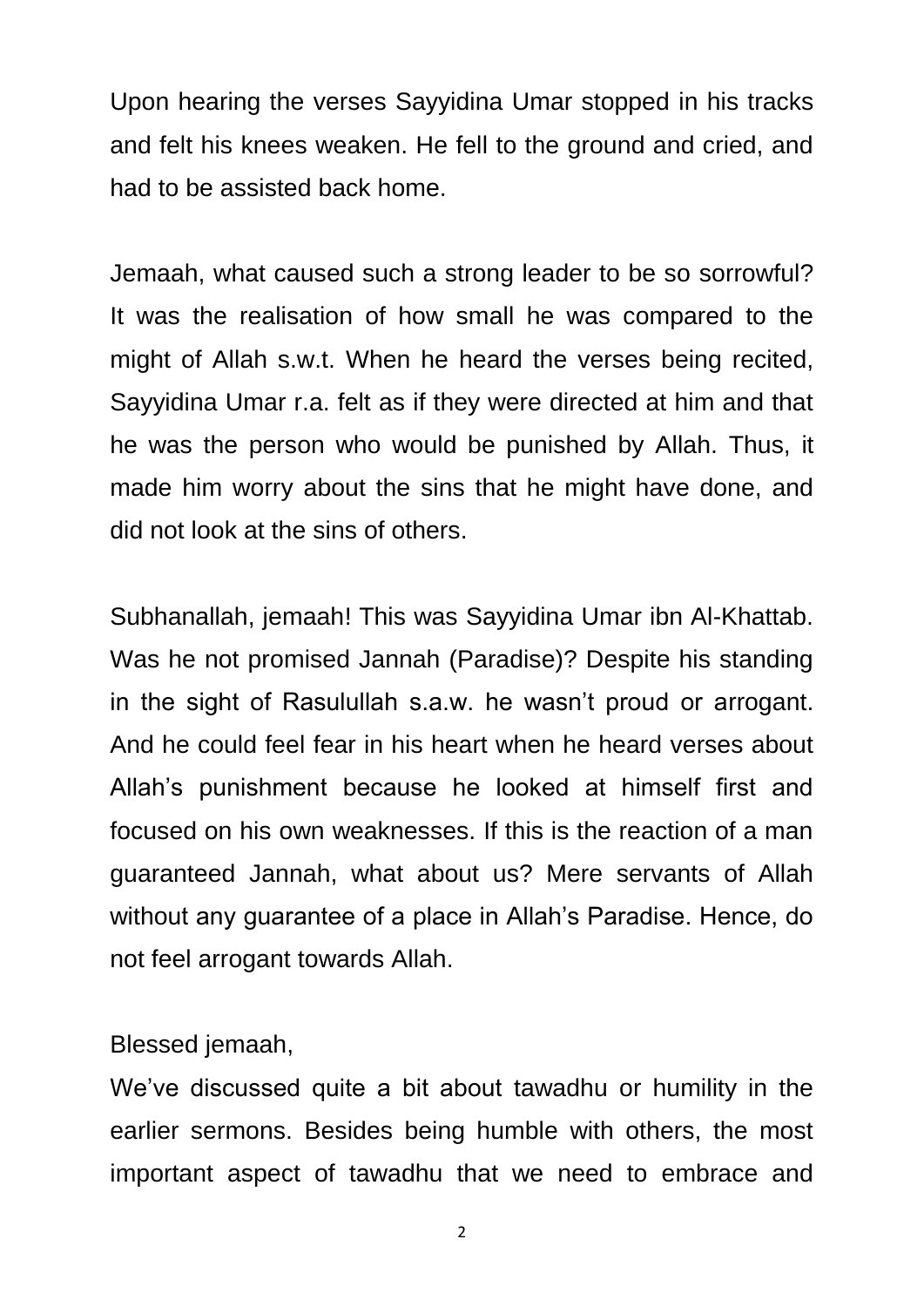appreciate is humility to Allah s.w.t. When we are humble to Allah s.w.t. – lowering our hearts and ourselves to Allah - then we will be better servants of Allah s.w.t, with more piety in our hearts. Rasulullah s.a.w. said:

مَا نَقَصَتْ صَدَقَةٌ مِنْ مَالٍ وَمَا زَادَ اللَّهُ عَبْدًا بِعَفْوٍ إِلَّا عِزًّا وَمَا تَوَاضَعَ أَحَدٌ للَّه إِلَّا رَفَعَهُ اللَّهُ

Which means: *"Charity does not decrease wealth, no one forgives another except that Allah increases his honour, and no one humbles himself for the sake of Allah except that Allah raises his status."* [Hadith reported by Imam Muslim and At-Tirmizi]

Hence, as we strive to achieve our goals in life, we should never forget to put our trust and dependence on Allah s.w.t. by making supplication (doa). While we work hard to get a promotion, or while we study hard to succeed in school, we should never forget to seek Allah's help and His pleasure. At the end of the day, whatever successes we attain, it is all Allah's blessing. Allah s.w.t says in surah Al-Mu'min verse 60:

Which means: *"And your Lord says, "Call upon Me; I will respond to you." Indeed, those who disdain My worship will enter Hell [rendered] contemptible*.*"*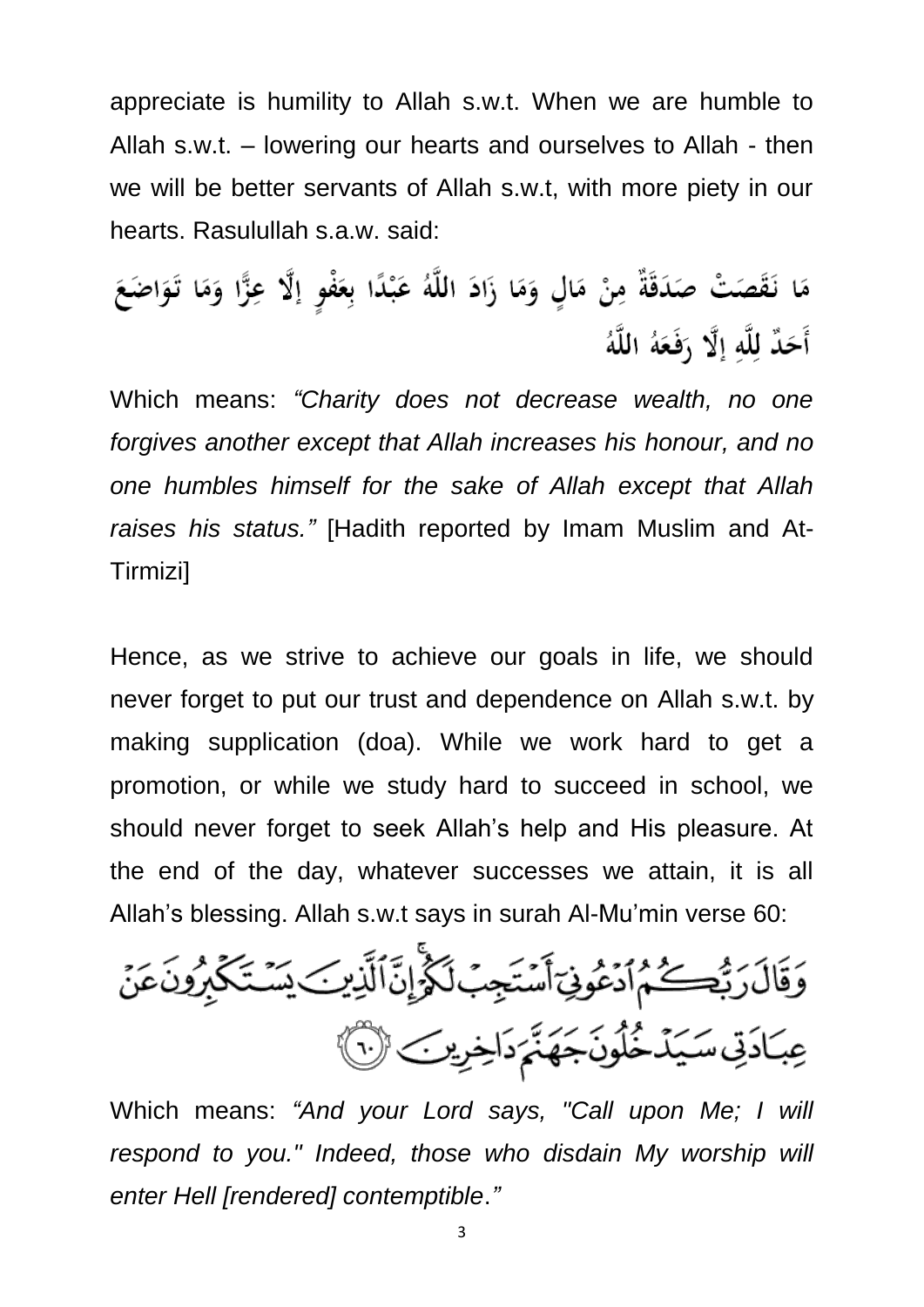The verse that I have just recited refers to those who refuse to pray to Allah s.w.t., and do not want to bow to Allah and give himself to Allah because they are arrogant and their punishment in the hereafter will be Allah's contempt.

Why does the verse equate making doa to Allah as worshipping Him? It is because when we seek Allah's help, we are in fact realizing and accepting that Allah s.w.t has control over everything. When we seek His help, we are admitting that we are weak and small, and are just mere human beings and servants of Allah, and that only Allah is able to do everything and we are unable to do so.

Not making doa to Allah is a form of arrogance because we are not accepting Allah's might. Not making doa means we feel we are able to do everything without help from others, including help from Allah s.w.t. Not making doa is a sign of arrogance and pride towards Allah s.w.t. *Na'uzu billahi min zalik*.

## Jemaah,

To ensure that we are always humble towards Allah s.w.t., we must always spend time reflecting on ourselves (muhasabah) and reflect upon our weaknesses and mistakes. Do not forget to make istighfar and seek Allah's forgiveness. If Sayyidina Umar r.a., a man with such strong iman and steep in acts of worship,

4